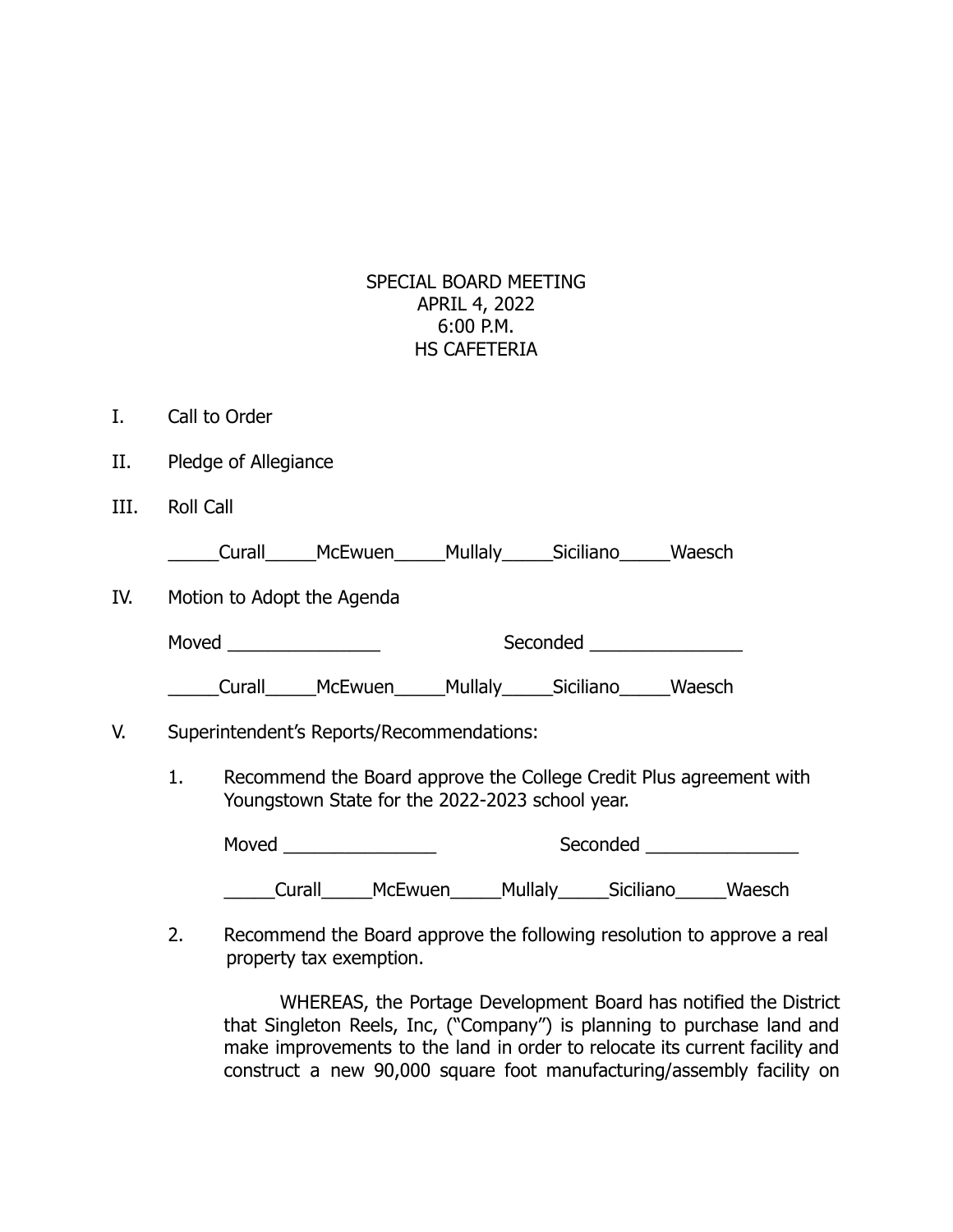Lynn Road in Rootstown with an investment amount of approximately \$7,550,000 for real and personal property ("Project"); and

WHEREAS, the Project is located within the boundaries of an existing Enterprise Zone that has been duly created and approved by the Rootstown Township Board of Trustees and the Board of Commissioners of Portage County pursuant to Ohio Revised Code Chapter 5709; and

WHEREAS, the Project is expected to be completed by Fall of 2023, and is expected to retain the Company's 19 existing full-time jobs and 1 part-time job and add 7 new full-time permanent jobs to its current staff of employees with an estimated new annual payroll of \$620,000 added to its existing payroll of \$1,515,000; and

WHEREAS, the Company is seeking a tax incentive to assist with financing the expansion in the way of an 80% abatement of the value of the new construction for fifteen (15) years; and

WHEREAS, the Board has been provided with notice concerning the proposed abatement of the Project prior to formal adoption of a resolution approving an abatement as required by Ohio Revised Code Section 5709.83; and

WHEREAS, the Board recognizes that the Portage County Development Board, the Rootstown Township Board of Trustees and Board of Commissioners of Portage County encourages economic development within the area designated as the Enterprise Zone and that the proposed Project will benefit the Township, the County and the school district community; and

WHEREAS, to the best of its ability the Board desires to cooperate with the Township's and County's efforts to promote and encourage economic development while balancing the best interests of the school district and the resulting tax revenues generated from the Project.

NOW, THEREFORE, BE IT RESOLVED, by the Board of Education of the Rootstown Local School District, Portage County, Ohio, that:

**Section 1.** Subject to the execution of an agreement with the Company to compensate the District for a portion of revenues lost due to tax exemption, the Board approves of an 80 percent (80%) real property tax exemption for fifteen (15) years under the Enterprise Zone Program with respect to all real property improvements constructed as part of the Project and as described in the Tax Exemption Application submitted to